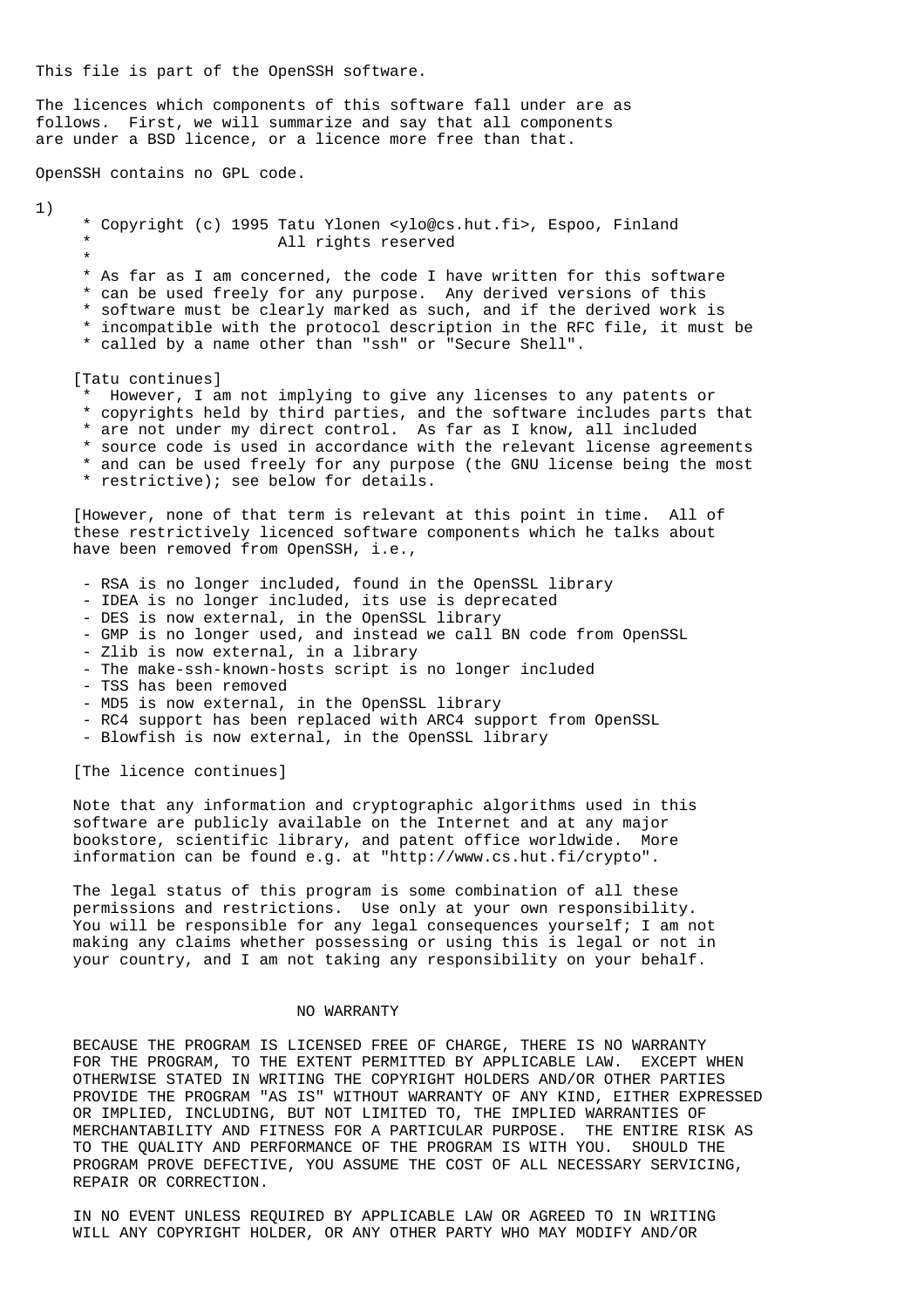REDISTRIBUTE THE PROGRAM AS PERMITTED ABOVE, BE LIABLE TO YOU FOR DAMAGES, INCLUDING ANY GENERAL, SPECIAL, INCIDENTAL OR CONSEQUENTIAL DAMAGES ARISING OUT OF THE USE OR INABILITY TO USE THE PROGRAM (INCLUDING BUT NOT LIMITED TO LOSS OF DATA OR DATA BEING RENDERED INACCURATE OR LOSSES SUSTAINED BY YOU OR THIRD PARTIES OR A FAILURE OF THE PROGRAM TO OPERATE WITH ANY OTHER PROGRAMS), EVEN IF SUCH HOLDER OR OTHER PARTY HAS BEEN ADVISED OF THE POSSIBILITY OF SUCH DAMAGES.

#### 2)

\*

 The 32-bit CRC compensation attack detector in deattack.c was contributed by CORE SDI S.A. under a BSD-style license.

\* Cryptographic attack detector for ssh - source code

\* Copyright (c) 1998 CORE SDI S.A., Buenos Aires, Argentina.

 \* \* All rights reserved. Redistribution and use in source and binary \* forms, with or without modification, are permitted provided that \* this copyright notice is retained.

\*

\* THIS SOFTWARE IS PROVIDED ''AS IS'' AND ANY EXPRESS OR IMPLIED

- \* WARRANTIES ARE DISCLAIMED. IN NO EVENT SHALL CORE SDI S.A. BE
- \* LIABLE FOR ANY DIRECT, INDIRECT, INCIDENTAL, SPECIAL, EXEMPLARY OR
- \* CONSEQUENTIAL DAMAGES RESULTING FROM THE USE OR MISUSE OF THIS \* SOFTWARE.
- \*

\* Ariel Futoransky <futo@core-sdi.com>

\* <http://www.core-sdi.com>

#### 3)

 ssh-keyscan was contributed by David Mazieres under a BSD-style license.

- \* Copyright 1995, 1996 by David Mazieres <dm@lcs.mit.edu>.
- \*
	- \* Modification and redistribution in source and binary forms is
	- \* permitted provided that due credit is given to the author and the
	- \* OpenBSD project by leaving this copyright notice intact.

# 4)

 The Rijndael implementation by Vincent Rijmen, Antoon Bosselaers and Paulo Barreto is in the public domain and distributed with the following license:

 \* @version 3.0 (December 2000) \* \* Optimised ANSI C code for the Rijndael cipher (now AES) \* \* @author Vincent Rijmen <vincent.rijmen@esat.kuleuven.ac.be> \* @author Antoon Bosselaers <antoon.bosselaers@esat.kuleuven.ac.be> \* @author Paulo Barreto <paulo.barreto@terra.com.br> \* \* This code is hereby placed in the public domain. \* \* THIS SOFTWARE IS PROVIDED BY THE AUTHORS ''AS IS'' AND ANY EXPRESS \* OR IMPLIED WARRANTIES, INCLUDING, BUT NOT LIMITED TO, THE IMPLIED \* WARRANTIES OF MERCHANTABILITY AND FITNESS FOR A PARTICULAR PURPOSE \* ARE DISCLAIMED. IN NO EVENT SHALL THE AUTHORS OR CONTRIBUTORS BE \* LIABLE FOR ANY DIRECT, INDIRECT, INCIDENTAL, SPECIAL, EXEMPLARY, OR \* CONSEQUENTIAL DAMAGES (INCLUDING, BUT NOT LIMITED TO, PROCUREMENT OF \* SUBSTITUTE GOODS OR SERVICES; LOSS OF USE, DATA, OR PROFITS; OR \* BUSINESS INTERRUPTION) HOWEVER CAUSED AND ON ANY THEORY OF LIABILITY, \* WHETHER IN CONTRACT, STRICT LIABILITY, OR TORT (INCLUDING NEGLIGENCE \* OR OTHERWISE) ARISING IN ANY WAY OUT OF THE USE OF THIS SOFTWARE, \* EVEN IF ADVISED OF THE POSSIBILITY OF SUCH DAMAGE.

 One component of the ssh source code is under a 3-clause BSD license, held by the University of California, since we pulled these parts from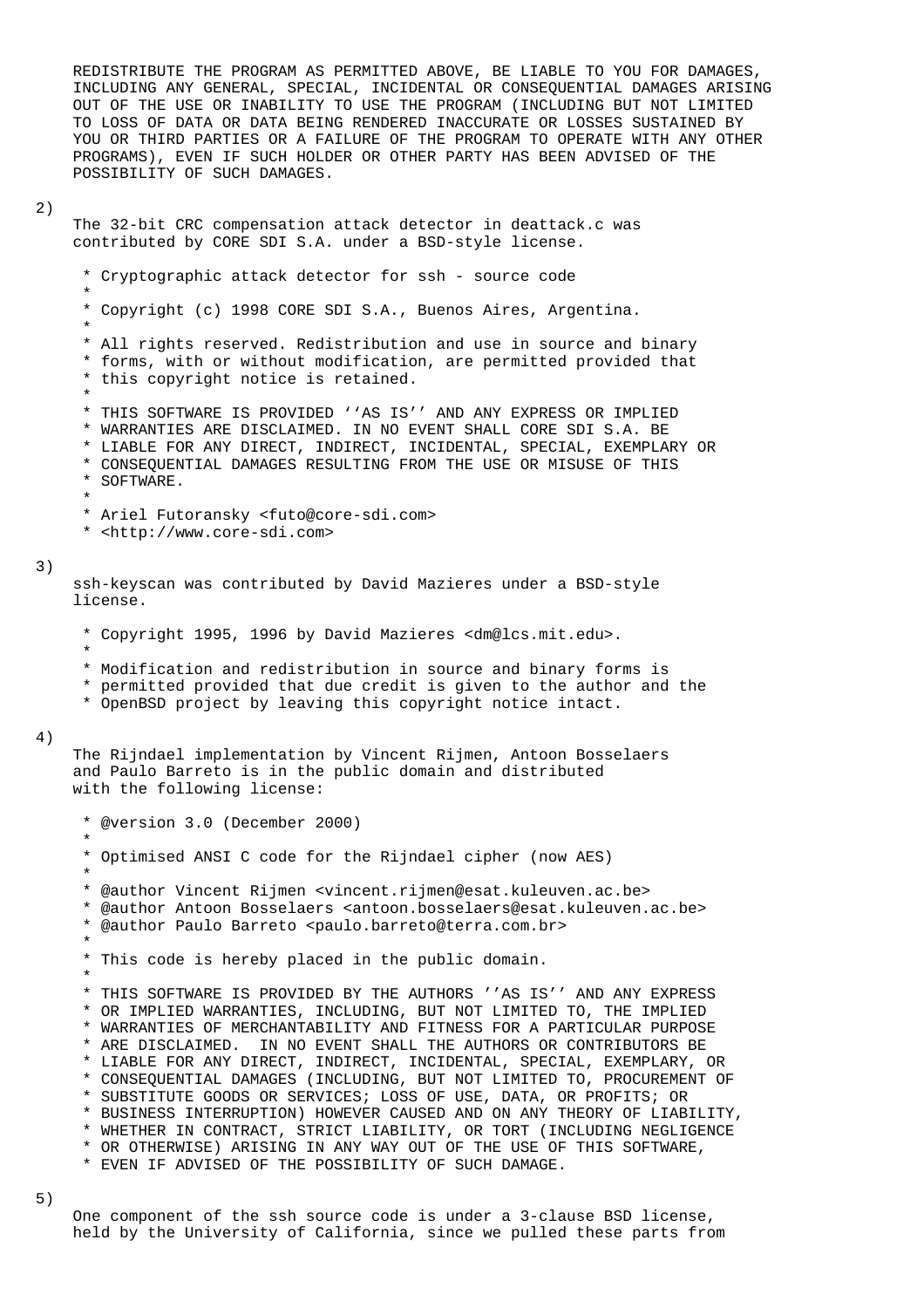\* Copyright (c) 1983, 1990, 1992, 1993, 1995 The Regents of the University of California. All rights reserved. \* \* Redistribution and use in source and binary forms, with or without \* modification, are permitted provided that the following conditions \* are met: \* 1. Redistributions of source code must retain the above copyright notice, this list of conditions and the following disclaimer. \* 2. Redistributions in binary form must reproduce the above copyright notice, this list of conditions and the following disclaimer in the documentation and/or other materials provided with the distribution. \* 3. Neither the name of the University nor the names of its contributors may be used to endorse or promote products derived from this software \* without specific prior written permission. \* \* THIS SOFTWARE IS PROVIDED BY THE REGENTS AND CONTRIBUTORS ''AS IS'' AND \* ANY EXPRESS OR IMPLIED WARRANTIES, INCLUDING, BUT NOT LIMITED TO, THE \* IMPLIED WARRANTIES OF MERCHANTABILITY AND FITNESS FOR A PARTICULAR PURPOSE \* ARE DISCLAIMED. IN NO EVENT SHALL THE REGENTS OR CONTRIBUTORS BE LIABLE \* FOR ANY DIRECT, INDIRECT, INCIDENTAL, SPECIAL, EXEMPLARY, OR CONSEQUENTIAL \* DAMAGES (INCLUDING, BUT NOT LIMITED TO, PROCUREMENT OF SUBSTITUTE GOODS \* OR SERVICES; LOSS OF USE, DATA, OR PROFITS; OR BUSINESS INTERRUPTION) \* HOWEVER CAUSED AND ON ANY THEORY OF LIABILITY, WHETHER IN CONTRACT, STRICT \* LIABILITY, OR TORT (INCLUDING NEGLIGENCE OR OTHERWISE) ARISING IN ANY WAY \* OUT OF THE USE OF THIS SOFTWARE, EVEN IF ADVISED OF THE POSSIBILITY OF \* SUCH DAMAGE.

### 6)

 Remaining components of the software are provided under a standard 2-term BSD licence with the following names as copyright holders:

 Markus Friedl Theo de Raadt Niels Provos Dug Song Aaron Campbell Damien Miller Kevin Steves Daniel Kouril Wesley Griffin Per Allansson Nils Nordman Simon Wilkinson

 Portable OpenSSH additionally includes code from the following copyright holders, also under the 2-term BSD license:

 Ben Lindstrom Tim Rice Andre Lucas Chris Adams Corinna Vinschen Cray Inc. Denis Parker Gert Doering Jakob Schlyter Jason Downs Juha Yrjölä Michael Stone Networks Associates Technology, Inc. Solar Designer Todd C. Miller Wayne Schroeder William Jones Darren Tucker Sun Microsystems The SCO Group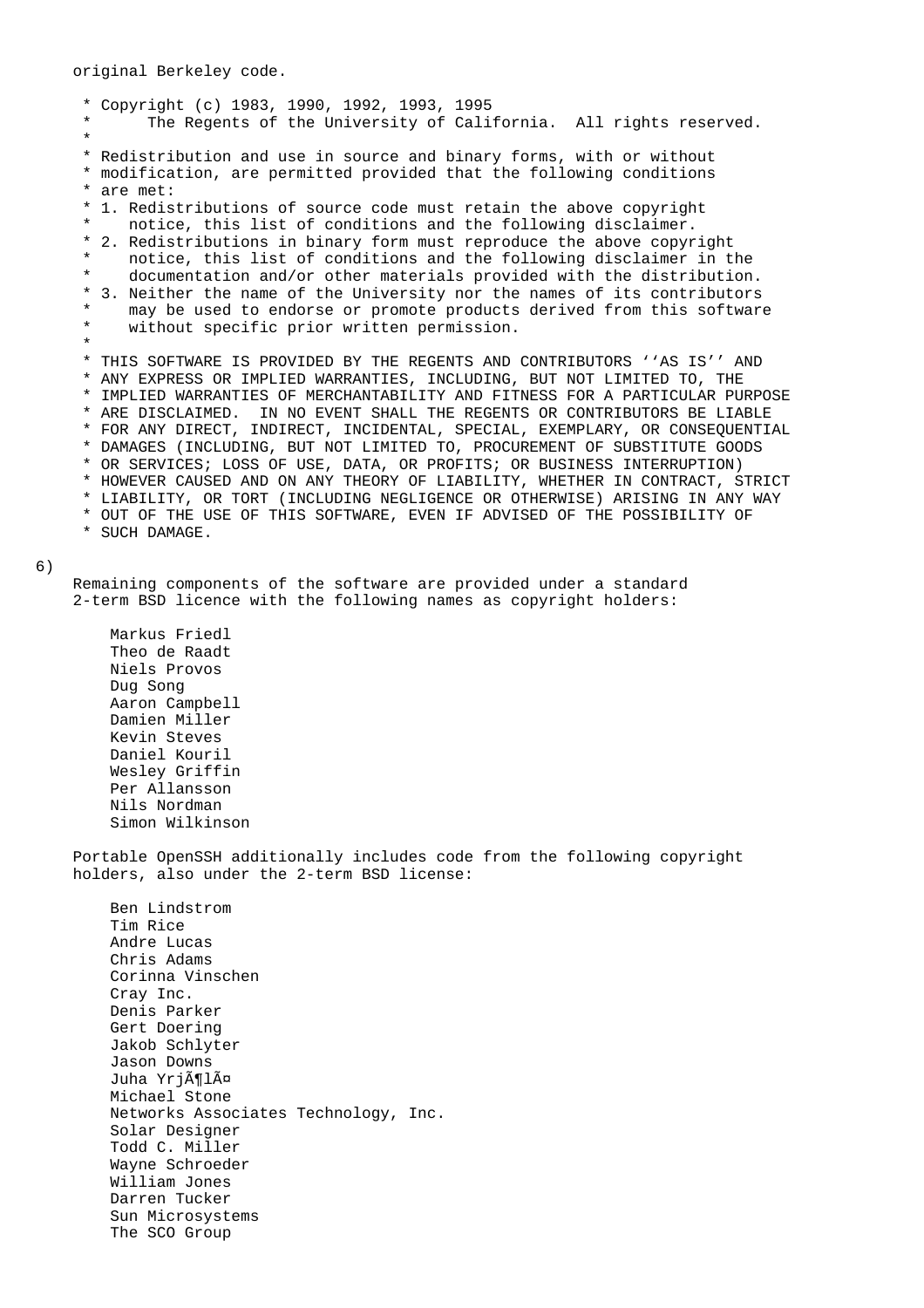Daniel Walsh Red Hat, Inc Simon Vallet / Genoscope

 \* Redistribution and use in source and binary forms, with or without \* modification, are permitted provided that the following conditions \* are met: \* 1. Redistributions of source code must retain the above copyright notice, this list of conditions and the following disclaimer. \* 2. Redistributions in binary form must reproduce the above copyright notice, this list of conditions and the following disclaimer in the documentation and/or other materials provided with the distribution. \* \* THIS SOFTWARE IS PROVIDED BY THE AUTHOR ''AS IS'' AND ANY EXPRESS OR \* IMPLIED WARRANTIES, INCLUDING, BUT NOT LIMITED TO, THE IMPLIED WARRANTIES \* OF MERCHANTABILITY AND FITNESS FOR A PARTICULAR PURPOSE ARE DISCLAIMED. \* IN NO EVENT SHALL THE AUTHOR BE LIABLE FOR ANY DIRECT, INDIRECT, \* INCIDENTAL, SPECIAL, EXEMPLARY, OR CONSEQUENTIAL DAMAGES (INCLUDING, BUT \* NOT LIMITED TO, PROCUREMENT OF SUBSTITUTE GOODS OR SERVICES; LOSS OF USE, \* DATA, OR PROFITS; OR BUSINESS INTERRUPTION) HOWEVER CAUSED AND ON ANY \* THEORY OF LIABILITY, WHETHER IN CONTRACT, STRICT LIABILITY, OR TORT \* (INCLUDING NEGLIGENCE OR OTHERWISE) ARISING IN ANY WAY OUT OF THE USE OF \* THIS SOFTWARE, EVEN IF ADVISED OF THE POSSIBILITY OF SUCH DAMAGE. 8) Portable OpenSSH contains the following additional licenses: a) md5crypt.c, md5crypt.h \* "THE BEER-WARE LICENSE" (Revision 42): \* <phk@login.dknet.dk> wrote this file. As long as you retain this \* notice you can do whatever you want with this stuff. If we meet \* some day, and you think this stuff is worth it, you can buy me a \* beer in return. Poul-Henning Kamp b) snprintf replacement \* Copyright Patrick Powell 1995 \* This code is based on code written by Patrick Powell \* (papowell@astart.com) It may be used for any purpose as long as this \* notice remains intact on all source code distributions c) Compatibility code (openbsd-compat) Apart from the previously mentioned licenses, various pieces of code in the openbsd-compat/ subdirectory are licensed as follows:

 Some code is licensed under a 3-term BSD license, to the following copyright holders:

 Todd C. Miller Theo de Raadt Damien Miller Eric P. Allman The Regents of the University of California Constantin S. Svintsoff

 \* Redistribution and use in source and binary forms, with or without \* modification, are permitted provided that the following conditions \* are met:

- \* 1. Redistributions of source code must retain the above copyright
- notice, this list of conditions and the following disclaimer.
- \* 2. Redistributions in binary form must reproduce the above copyright notice, this list of conditions and the following disclaimer in the documentation and/or other materials provided with the distribution. \* 3. Neither the name of the University nor the names of its contributors
- \* may be used to endorse or promote products derived from this software<br>\* without specific prior written permission without specific prior written permission. \*
	- \* THIS SOFTWARE IS PROVIDED BY THE REGENTS AND CONTRIBUTORS ''AS IS'' AND